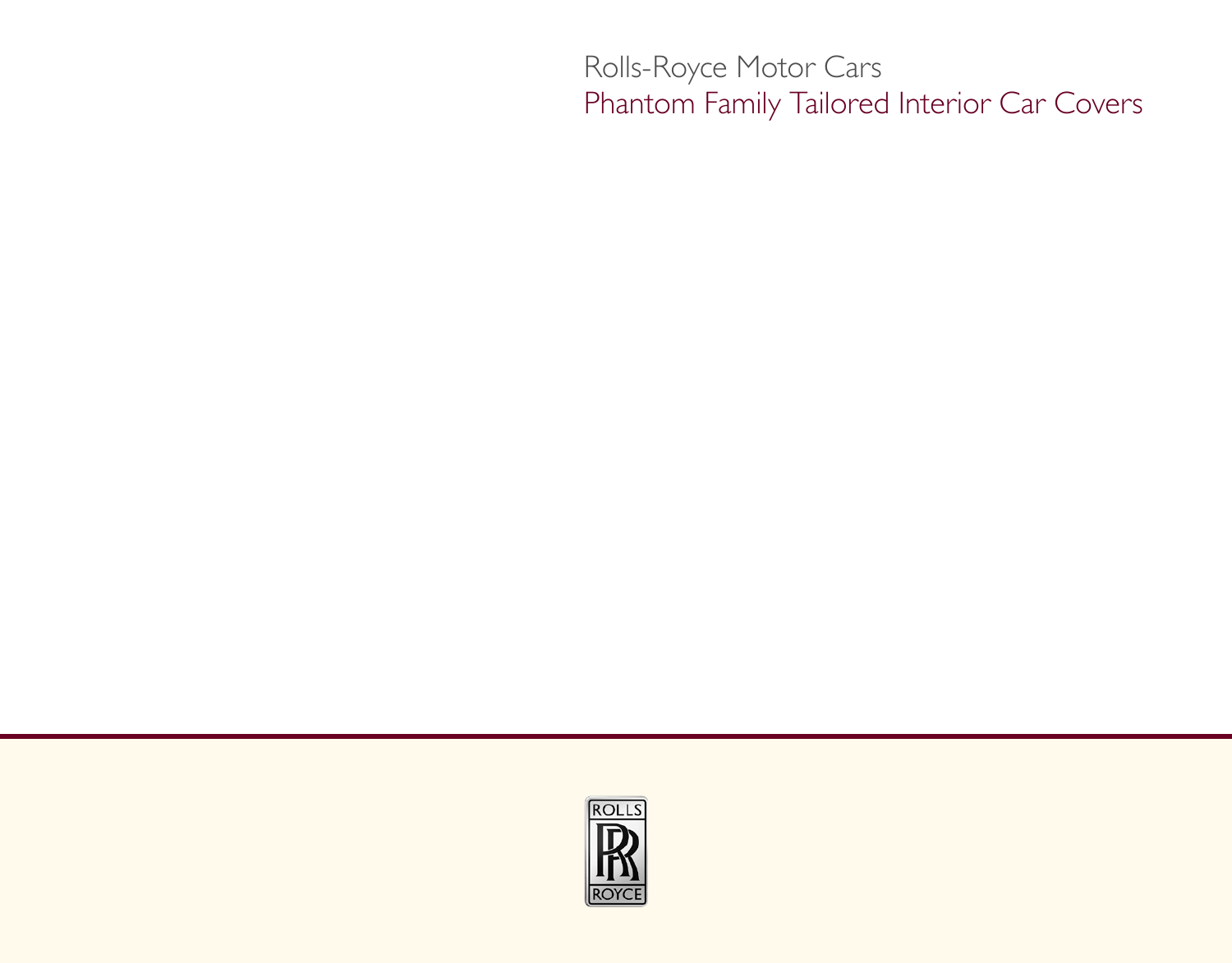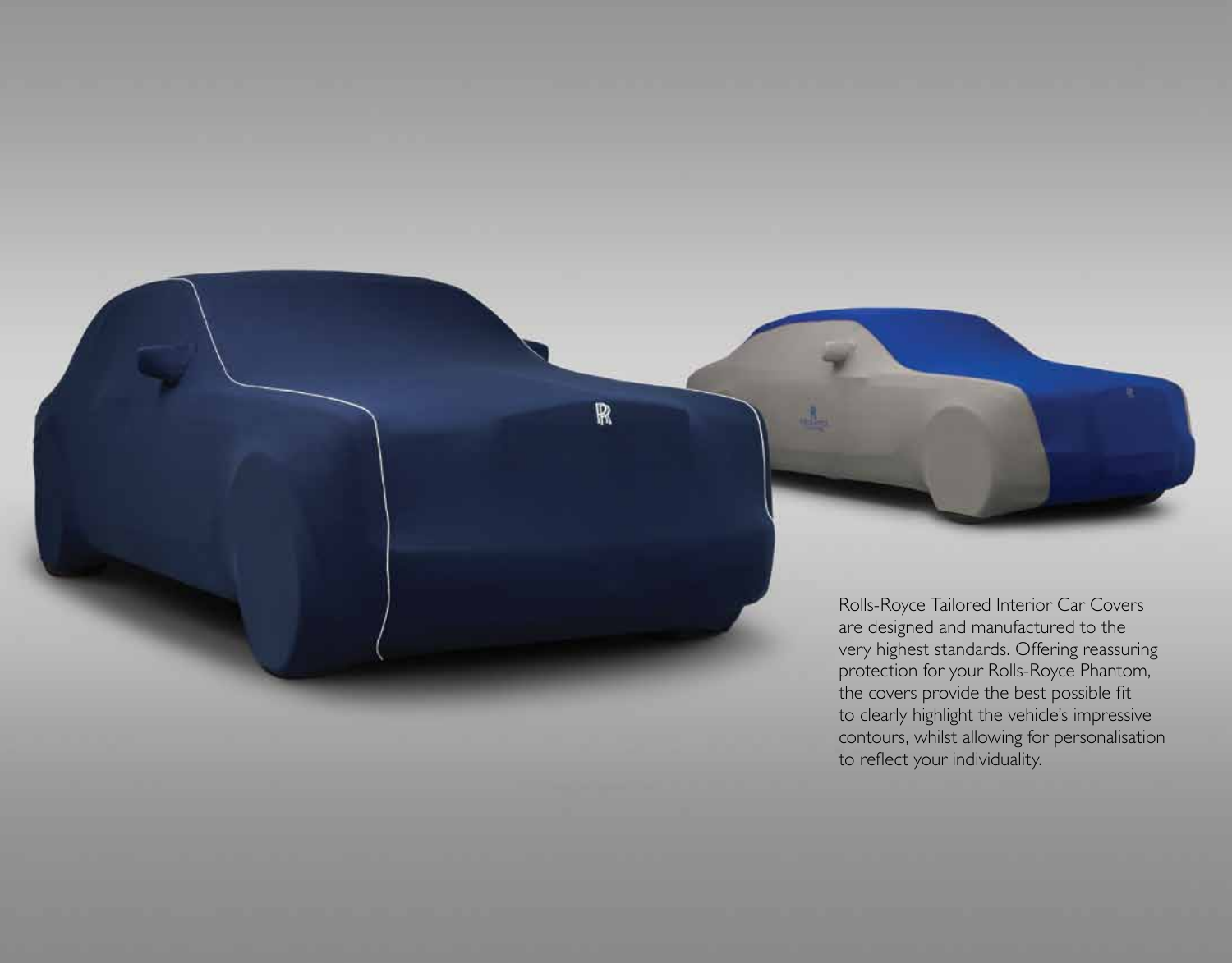# Rolls-Royce Motor Cars Tailored Interior Car Covers

Rolls-Royce Tailored Interior Car Covers are not only practical they are also a unique way of further personalising your Rolls-Royce.

### Key Features and Benefits

- • Handmade
- Made to the highest standard using high quality materials
- Protects your Rolls-Royce from dust, damp and potential knocks and scrapes
- Available in 18 main colours
- Single and dual colour options
- Bespoke embroidery service for the highest levels of personalisation
- Available for Phantom, Phantom Extended Wheelbase, Phantom Coupé and Phantom Drophead Coupé, including Phantom Series II
- Separate liner to protect convertible roof exclusively for Phantom Drophead Coupé

Each handmade cover is delivered to you in its own hard-wearing protective bag and comes complete with three fastening straps to ensure the most secure fit.

#### Personalisation

All Tailored Covers are individually created for you. When ordering, you can choose from any one of 18 main colours for the Tailored Cover and then from one of 20 colours for the contrast piping and matching Rolls-Royce monograms front and rear.

Alternatively, select two colours from the main colour palette to create a dual colour Tailored Cover with co-ordinating stitching for the Rolls-Royce monograms front and rear.

Irrespective of whether a single or dual colour design is selected, the level of personalisation can be taken to even higher levels with personalised embroidery skilfully stitched in a carefully selected location on each side of the Tailored Cover. This can potentially include your initials, your name, the Rolls-Royce monogram or an image or crest of your choice.

#### Legal Information

Colours shown for illustrative purposes only. Actual colours may vary. Delivery times will vary depending upon the complexity of the design; however, we aim to deliver the majority of covers within six weeks from receipt of order.

All illustrations and specifications are based upon current information available as at April 2012. Rolls-Royce Motor Cars Limited reserves the right to make changes at any time without notice.

Rolls-Royce Motor Cars Limited makes all reasonable efforts to provide accurate information, however, there is no guarantee of accuracy. No liability is assumed by Rolls-Royce Motor Cars Limited. Additional information may be obtained from your Rolls-Royce Motor Cars authorised dealership/workshop.

US distributor: Rolls-Royce Motor Cars NA, LLC, Woodcliff Lake, NJ 07677-7731.

© Copyright Rolls-Royce Motor Cars Limited 2012. Not to be reproduced or transmitted. The Rolls-Royce name and logo are registered trade marks and are owned by Rolls-Royce

Motor Cars Limited.

Part number: 01 41 2 320 771





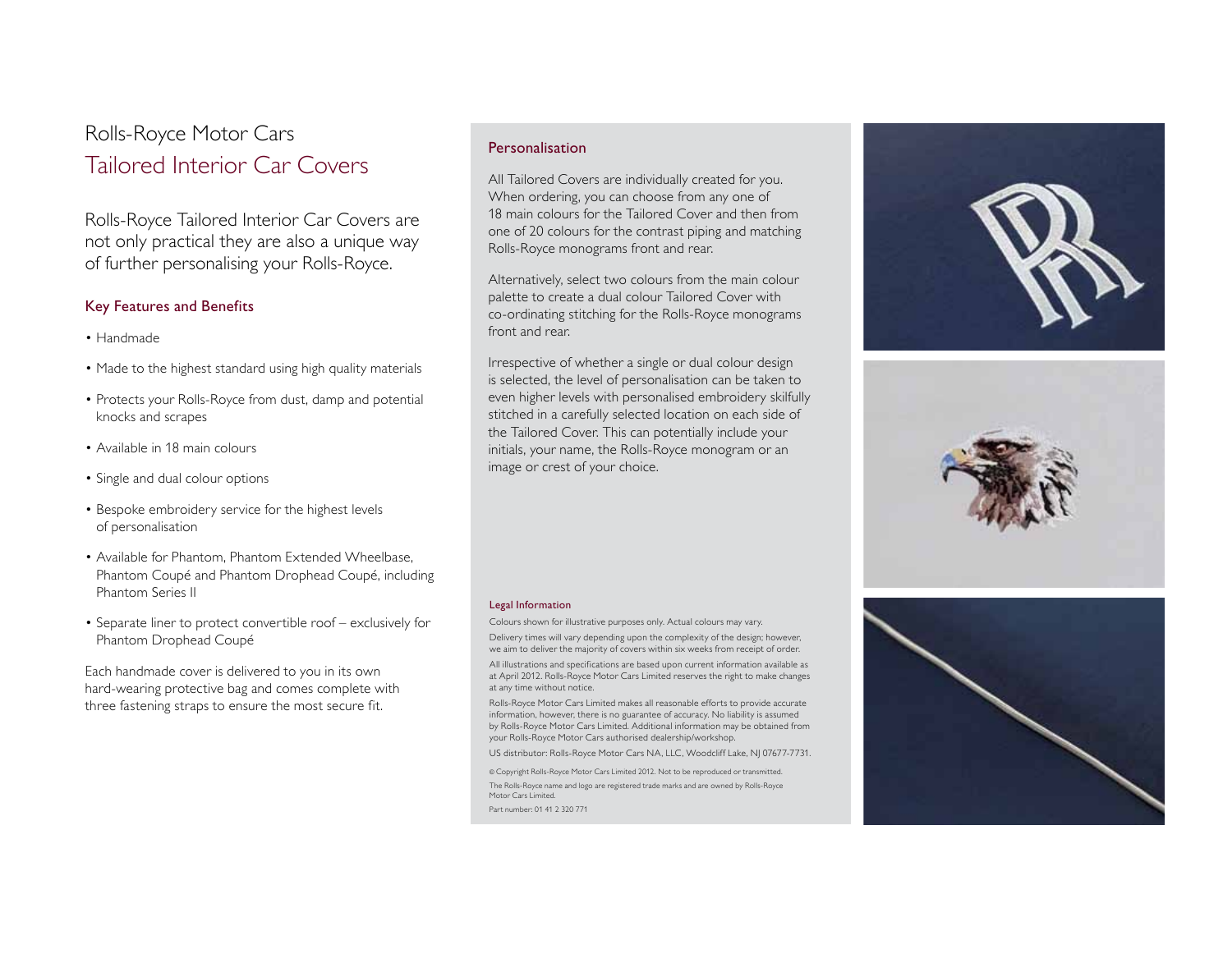A vast range of Rolls-Royce Tailored Interior Car Cover options are available, providing complete personalisation. From either single colour with contrast piping to dual colours and bespoke embroidered initials, every cover is handmade to order and is as individual as the car it is protecting.

The high quality, fully breathable fabric has a soft fleecy inner which provides maximum protection for the surface of the vehicle. It offers a high level of defence against fine dust and damp, as well as potential knocks and scrapes, keeping your vehicle in pristine condition all year round.

**GOODWOOD** 

 $C.R.$ .



## The Phantom Drophead Coupé

This model has a separate roof liner in addition to the car cover itself. This ensures ease of application, as there will be virtually no friction when the car cover is being fitted to the vehicle and it will also ensure that the fabric of the roof remains pristine.

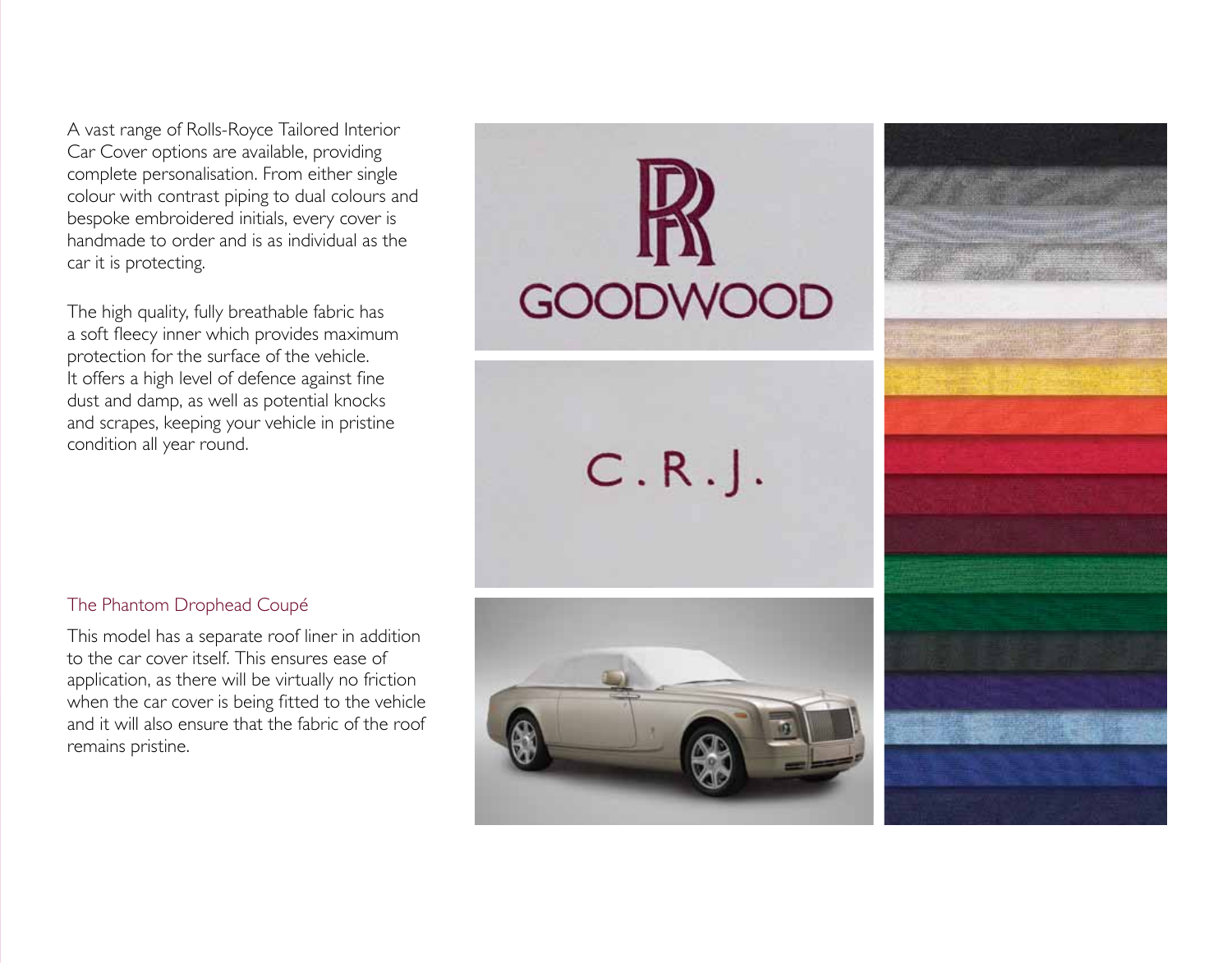

Rolls-Royce Tailored Interior Car Covers are skilfully embroidered with the Rolls-Royce monogram on the front and rear, carefully reflecting the position of the Rolls-Royce badge on the car.